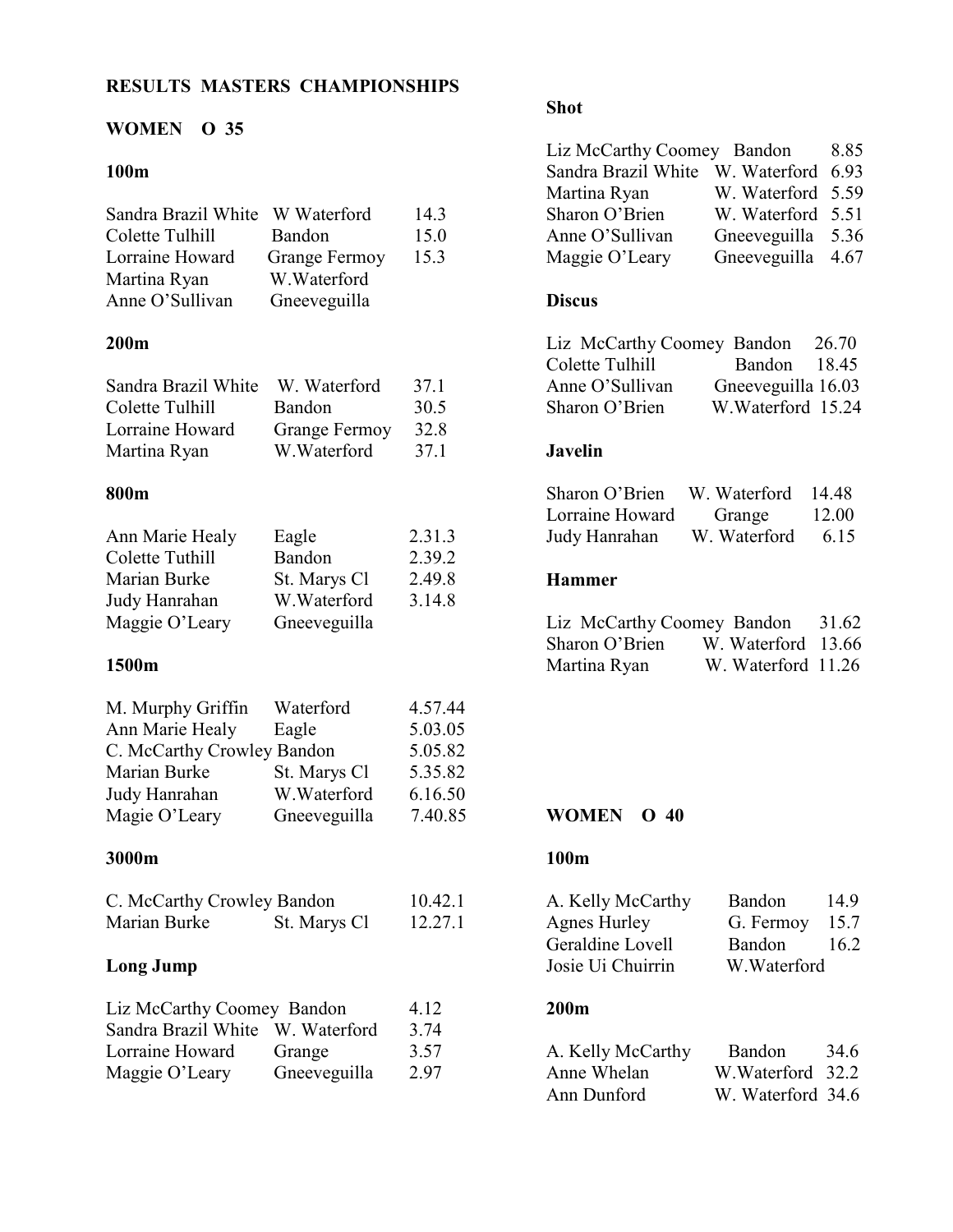## 800m

| Anne Whelan       | W.Waterford 2.50.6  |        |
|-------------------|---------------------|--------|
| Caroline Murphy   | Gneeveguilla 2.51.7 |        |
| Ann Dunford       | W. Waterford 3.03.2 |        |
| A. Kelly McCarthy | Bandon              | 3.05.4 |

## 1500m

| Anne Whelan     | W.Waterford 5.38.72  |  |
|-----------------|----------------------|--|
| Caroline Murphy | Gneeveguilla 5.43.87 |  |
| Ann Dunford     | W.Waterford 6.04.81  |  |
|                 |                      |  |
| 3000m           |                      |  |

| Caroline Murphy     | Gneeveguilla 12.27.1 |         |
|---------------------|----------------------|---------|
| Pracilla O'Sullivan | Skibbereen           | 13.10.3 |

# Long Jump

| Sheila Fitzpatrick | Gneeveguilla       | 4.36 |
|--------------------|--------------------|------|
| A. Kelly McCarthy  | Bandon             | 3.95 |
| Agnes Hurley       | Grange Fermoy 3.33 |      |

# Shot

| Sheila Fitzpatrick | Gneeveguilla | 8.61 |
|--------------------|--------------|------|
| Maureen Glanton    | Skibbereen   | 7.51 |
| P. O'Sullivan      | Skibbereen   | 7.41 |
| Ann B. McNeely     | Skibbereen   | 7.18 |
| Geraldine Lovell   | Bandon       | 5.61 |
| Mary Cahalone      | Skibbereen   | 5.46 |

#### Discus

| Gneeveguilla 26.68 |       |
|--------------------|-------|
| Skibbereen         | 26.46 |
| Skibbereen         | 18.98 |
| Skibbereen         | 15.84 |
| Skibbereen         | 15.10 |
|                    |       |

# Javelin

| Maureen Glanton  | Skibbereen 19.14 |       |
|------------------|------------------|-------|
| Ann B. McNeely   | Skibbereen 18.94 |       |
| Geraldine Lovell | Bandon           | 12.84 |

# Hammer

| Sheila Fitzpatrick | Gneeveguilla 23.59  |       |
|--------------------|---------------------|-------|
| Maureen Glanton    | Skibbereen          | 18.00 |
| P. O'Sullivan      | Skibbereen          | 15.75 |
| Agnes Hurley       | Grange Fermoy 14.78 |       |

#### WOMEN O 45

# 100m

| Ann Ladden      | Farranfore MV     | 16.3 |
|-----------------|-------------------|------|
| Martina O'Leary | Gneeveguilla      | 17.0 |
| Ebhana Finnegan | <b>Rising Sun</b> | 17.6 |

#### 200m

| Benedicte Coleman | <b>Beara</b> | 34.6 |
|-------------------|--------------|------|
| Kate Coveney      | Bandon       | 374  |
| Josie Ui Chuirrin | W. Waterford | 42.5 |

#### 800m

| Benedicte Coleman | <b>Beara</b>        | 3 1 1 6 |
|-------------------|---------------------|---------|
| Josie Ui Chuirrin | W. Waterford 3.17.4 |         |
| Kate Coveney      | Bandon              | 3.41.5  |

# 1500m

| Martina O'Leary   | Gneeveguilla 5.30.85 |  |
|-------------------|----------------------|--|
| Josie Ui Chuirrin | W. Waterford 6.16.15 |  |

#### 3000m

| Ann Donnelly      | St. Finbars          | 11.09.3 |
|-------------------|----------------------|---------|
| Martina O'Leary   | Gneeveguilla 11.25.1 |         |
| Benedicte Coleman | Beara                | 14.18.3 |

## Long Jump

| Ann Ladden               | Farranfore MV         | 4.05 |
|--------------------------|-----------------------|------|
| Martina O'Leary          | Gneeveguilla          | 3.32 |
| Kathleen Hayes           | Carbery Harriers 3.07 |      |
| <b>Benedicte Coleman</b> | Beara                 | 2.86 |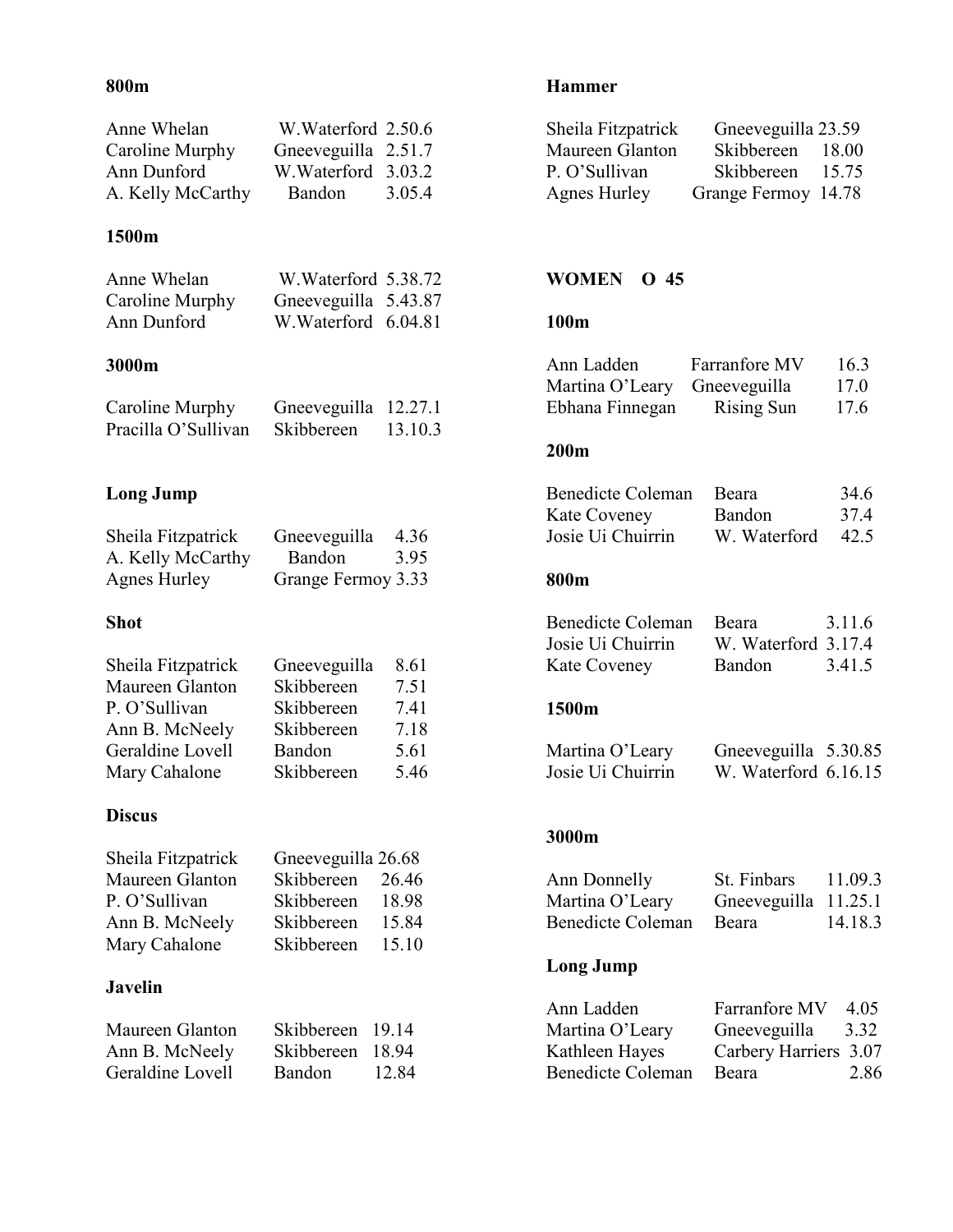## Shot

| Kathleen Hayes   | Carbery Harriers  | 6.87 |
|------------------|-------------------|------|
| Kate Coveney     | Bandon            | 6.16 |
| Jacinta Sheil    | W. Waterford      | 5.55 |
| Elbhana Finnegan | <b>Rising Sun</b> | 5.52 |
| Geraldine Curtin | Youghal           | 4 22 |

# Discus

| Ruth Good Rising Sun        | 20.60 |
|-----------------------------|-------|
| Elbhana Finnegan Rising Sun | 15.26 |
| Kathleen Hayes Carbery Hrs  | 13.94 |
| Jacinta Sheil W. Waterford  | 13.49 |
| Geraldiane Curtin Youghal   | 13.40 |

## Javelin

| W. Waterford 15.82 |       |
|--------------------|-------|
| Youghal            | 11.44 |
| Carbery Hrs        | 11.24 |
| W. Waterford       | 6.77  |
| Bandon             | 5.75  |
|                    |       |

# Hammer

| Elbhana Finnegan Rising Sun |                    | 17.58 |
|-----------------------------|--------------------|-------|
| Geraldiane Curtin Youghal   |                    | 15.00 |
| Jacinta Sheil               | W. Waterford 11.32 |       |

# WOMEN O 50

#### 100m

| Margaret Moriarty Farranfore MV |              | 17.3 |
|---------------------------------|--------------|------|
| Joan O'sullivan                 | Gneeveguilla | 21.0 |
| Hannah O'Sullivan               | An Riocht    | 31.9 |

# 200m

| <b>Margaret Moriarty</b> | Farranfore MV | 36.0 |
|--------------------------|---------------|------|
| Joan O'Sullivan          | Gneeveguilla  | 45.4 |
|                          |               |      |
| 800m                     |               |      |

| Cushla Murphy            | Marian        | 2.42.3 |
|--------------------------|---------------|--------|
| <b>Margaret Moriarty</b> | Farranfore MV | 3.23.2 |
| Marian Lyons             | St. Finbars   | 3.24.5 |

# 1500m

| Cushla Murphy<br>5.37.15            | Marian                    |                    |
|-------------------------------------|---------------------------|--------------------|
| <b>Margaret Moriarty</b><br>6.35.87 | Farranfore MV             |                    |
| Marian Lyons<br>6.49.58             | St. Finbars               |                    |
| 3000m                               |                           |                    |
| Carmel Parnell<br>Marian Lyons      | Leevale<br>St. Finbars    | 10.53.3<br>14.18.3 |
| <b>Long Jump</b>                    |                           |                    |
| Marie Coughlan<br>Joan O'Sullivan   | Kilmihill<br>Gneeveguilla | 2.86<br>1.74       |
| <b>Shot</b>                         |                           |                    |
| Marie Coughlan<br>Hannah O'Sullivan | Kilmihill<br>Riocht       | 5.60<br>4.85       |
| <b>Discus</b>                       |                           |                    |
| Marie Coughlan<br>Joan O'Sullivan   | Kilmihill<br>Gneeveguilla | 13.73<br>12.15     |
| <b>Javelin</b>                      |                           |                    |
| Hannah O'Sullivan                   | An Riocht                 | 6.47               |
| <b>Hammer</b>                       |                           |                    |
| Marie Coughlan                      | Kilmihill                 | 16.51              |